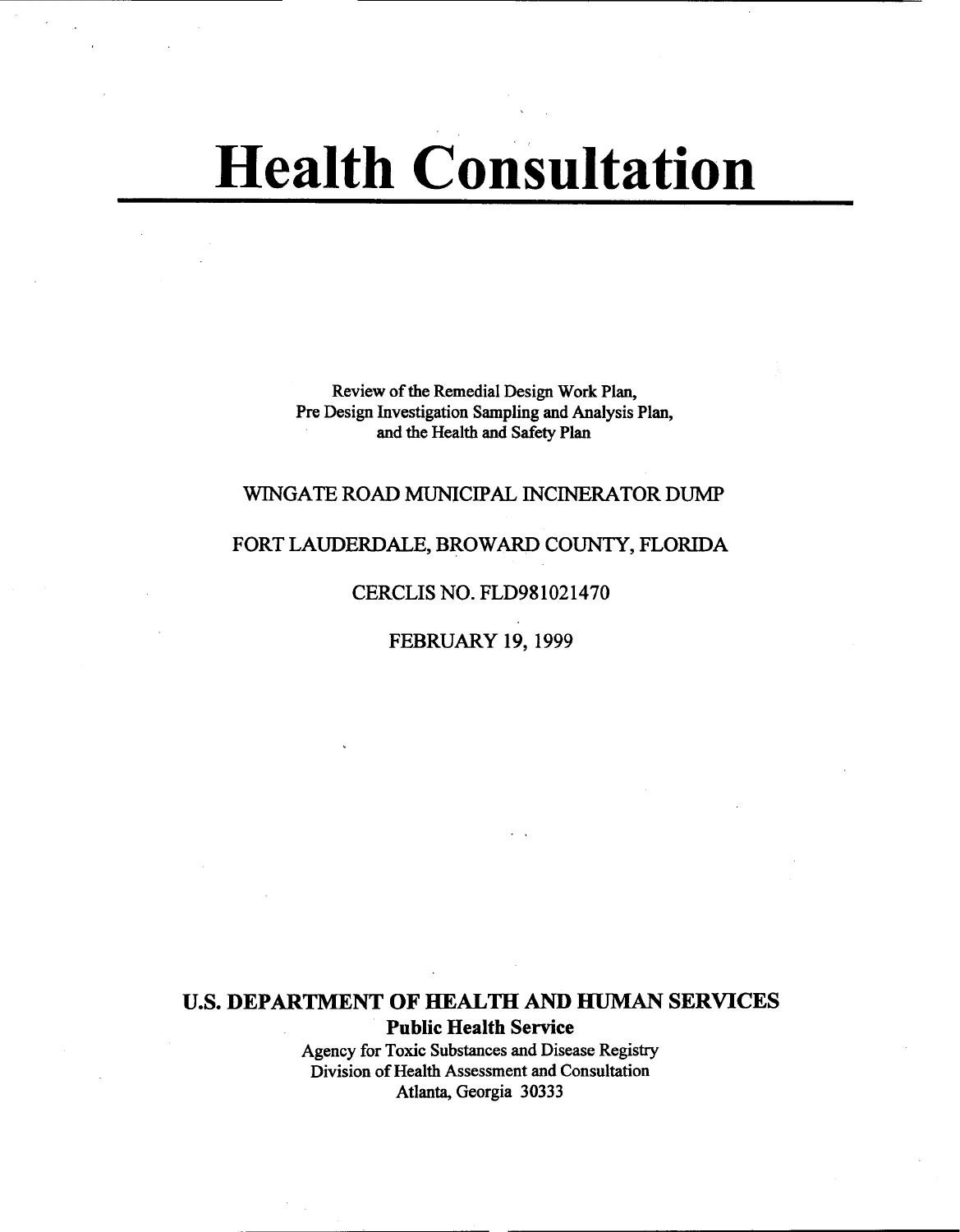#### Health Consultation: A Note of Explanation

 $\mathbf{I} = \{ \mathbf{I} \in \mathbb{R}^d \mid \mathbf{I} \in \mathbb{R}^d \}$ 

An ATSDR health consultation is a verbal or written response from ATSDR to a specific request for information about health risks related to a specific site, a chemical release, or the presence of hazardous material. In order to prevent or mitigate exposures, a consultation may lead to specific actions, such as restricting use of or replacing water supplies; intensifying environmental sampling; restricting site access; or removing the contaminated material.

In addition, consultations may recommend additional public health actions, such as conducting health surveillance activities to evaluate exposure or trends in adverse health outcomes; conducting biological indicators of exposure studies to assess exposure; and providing health education for health care providers and community members. This concludes the health consultation process for this site, unless additional information is obtained by A TSDR which, in the Agency's opinion, indicates a need to revise or append the conclusions previously issued.

## You May Contact ATSDR TOLL FREE at 1-888-42ATSDR

or

Visit our Home Page at: http://atsdrl.atsdr.cdc.gov:8080/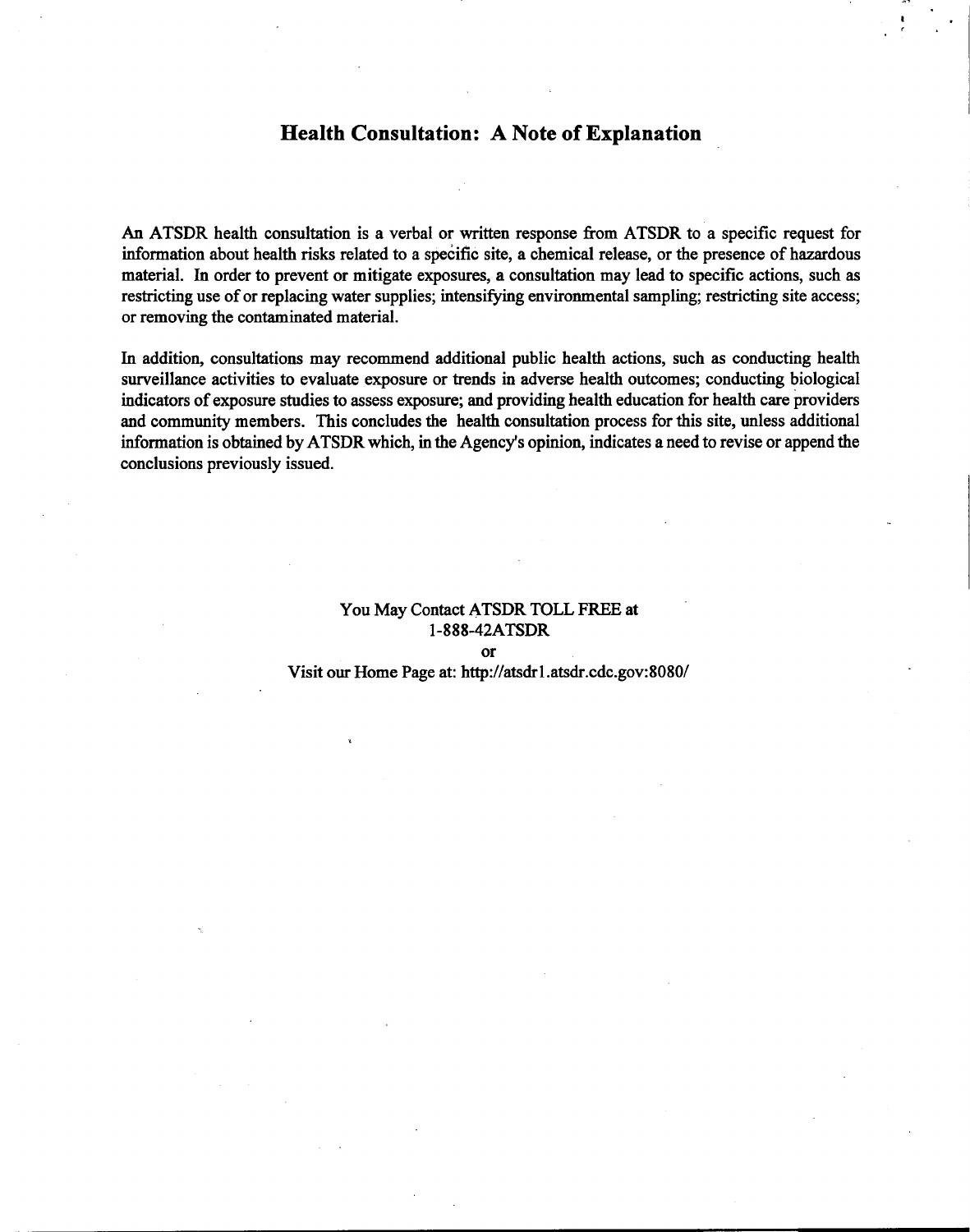# HEALTH CONSULTATION

.

-

Review of the Remedial Design Work Plan, Pre Design Investigation Sampling and Analysis Plan, and the Health and Safety Plan

#### WINGATE ROAD MUNICIPAL INCINERATOR DUMP

## FORT LAUDERDALE, BROW ARD COUNTY, FLORIDA

## CERCLIS NO. FLD981021470

.,

 $P_1$  is in the prepared by: it is in the prepared by: it is in the prepared by: it is in the prepared by: it is in the prepared by: it is in the prepared by: it is in the prepared by: it is in the prepared by: it is in t

'

Florida Department of Health Bureau of Environmental Toxicology Under Cooperative Agreement with the Agency for Toxic Substances and Disease Registry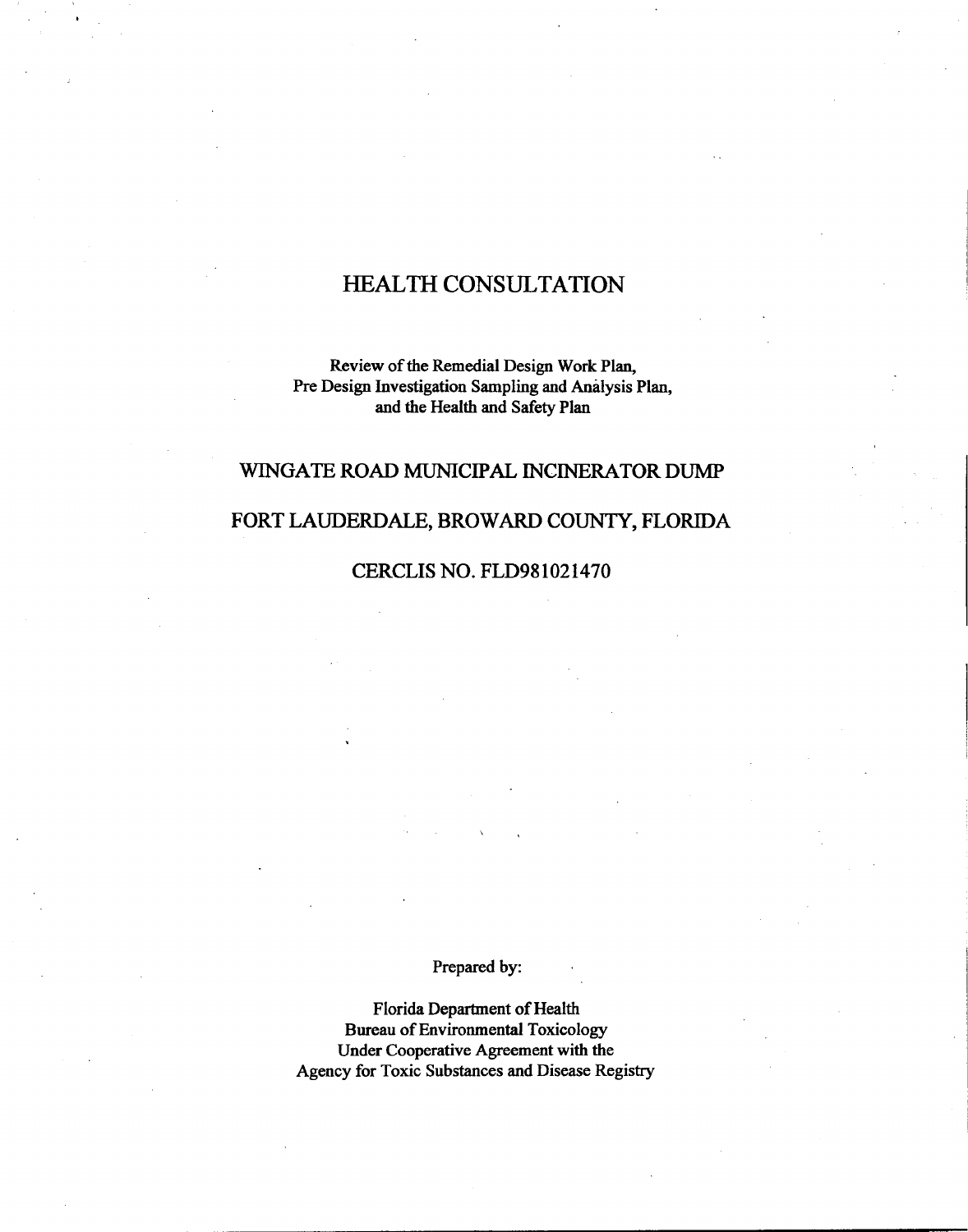## Background and Statement of Issues

.

The Florida Department of Health (FDOH), through a cooperative agreement with the Agency for Toxic Substances and Disease Registry (ATSDR) in Atlanta, Georgia, evaluates the public health significance of hazardous waste sites in Florida. On December 28, 1998, the United States' Environmental Protection Agency (EPA) requested that (FDOH) review and comment on the Remedial Design Work Plan, the Sampling and Analysis Plan, and Health and Safety Plan for Wingate Road Municipal Incinerator and Landfill Site (Wingate). FDOH has determined that a health consultation is an appropriate response to evaluate the proposed work plans. The interpretation, advice, and recommendations presented in this report are site-specific and should not be considered applicable to any other site.

The Wingate Road site is located at 1300 NW 31st Avenue, Fort Lauderdale, Broward County, Florida (Figure 1). The site is bordered to the west by NW 31st Avenue, to the north by a privately owned junkyard, to the northeast by a privately owned lake known as Rock Pit Lake, and to the east and south by residential properties (figure 2). The site is approximately 60 acres in size and includes two inactive incinerator buildings, cooling water treatment structures, an ash and municipal solid waste landfill, a vehicle maintenance area, and various buildings. The study area also includes the cooling water percolation pond, known as Lake Stupid, and Rock Pit Lake, which historically received overflow from Lake Stupid. The site is owned and was operated by the City of Fort Lauderdale. The incinerator was in operation from 1954 through June 1978.

Since 1985, EPA has conducted multi-phased investigation to characterize potential pollutant sources, release mechanisms, and migration pathways. Based on a site inspection and Hazard Ranking System score, EPA placed the site in the National Priorities List (NPL) in 1990. The City of Fort Lauderdale conducted a Remedial Investigation and Feasibility Study and found that remedial action is necessary to address the potential human health risks posed by the site.

I

-

EPA has described the selected remedy for the Wingate Road site in the Record of Decision. Briefly, the remedy includes:

- .construction of a geomembrane cap with erosion controls over the landfill;
- . removal of highly contaminated ash/soil for the old incinerator with on-site or off-site disposal at an approved facility;
- excavation of contaminated soil and incinerator ash, and disposal in the on-site landfill;
- .drainage, treatment, and disposal of water in Lake Stupid;
- excavation on Lake Stupid sediments, and disposal of the on-site landfill;
- .stormwater management;

,

- .construction of a barrier between the landfill and Rock Pit Lake;
- .natural attenuation for the surface water at Rock Pit Lake;
- .decontamination or demolition of the buildings and structures;

2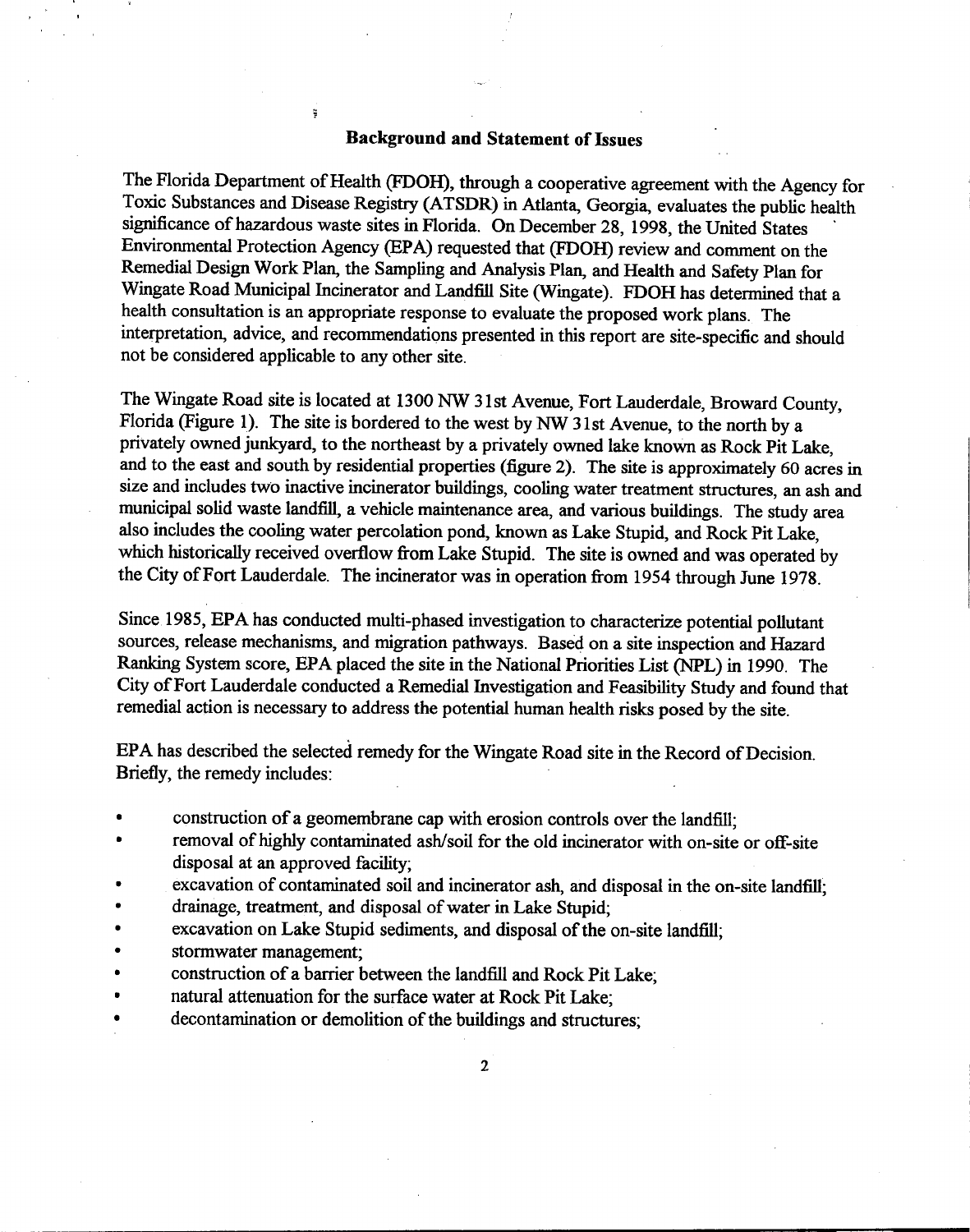- . • groundwater, surface-water, sediment, and fish tissue monitoring
- .institutional controls and/or groundwater use restrictions within the current site boundary; and

J

.institutional controls for the maintenance of the site cap, stormwater controls, fencing, and signs.

FDOH has reviewed the Remedial Design Work Plan, Pre-design Investigation Sampling and Analysis Plan, and the Health and Safety Plan for the Wingate site. GeoSyntec Consultants (GeoSyntec) prepared all three plans.

#### **Discussion**

Much of the work described in these plans is for pre-design investigation only. Many of our comments, however, are geared towards actual cleanup activities. We believe that our comments and concerns should be considered now to provide EPA support in its decision making process for the final design and implementation plan for the site.

The Wingate facility is located in a residential neighborhood. There are some areas of the landfill and process area that abut directly to residential yards. Because of the close proximity to residents and the contaminants known or suspected to be present at the site, we believe that precautionary measures with regard to waste containment, demolition of structures, dust control, and air monitoring are paramount to the protection of nearby residents and site workers.

The following are our comments regarding the Remedial Design Work Plan:

1. The legend on Figure No. 2-2 is confusing. The Sludge Bed (7) in the legend looks like the Central Settling Basin (8) in the figure. The same problem exists for the New Incinerator (13) and the East Settling Basin (14). Either the legend or the study area map should be changed.

2. Section 3. Description of USEPA Selected Remedy, page 3-1. - We have concerns regarding the implementation of a number of the Remedy Components listed in section 3 .1. Specifically, our concerns are regarding containment of dust (and pollutants) and air monitoring during remedial action activities for final closure. We believe that there should be a separate comprehensive dust suppression/control and air monitoring plan that addresses:

- .the pre-design investigation;
- removal of highly contaminated ash/soil from the old incinerator: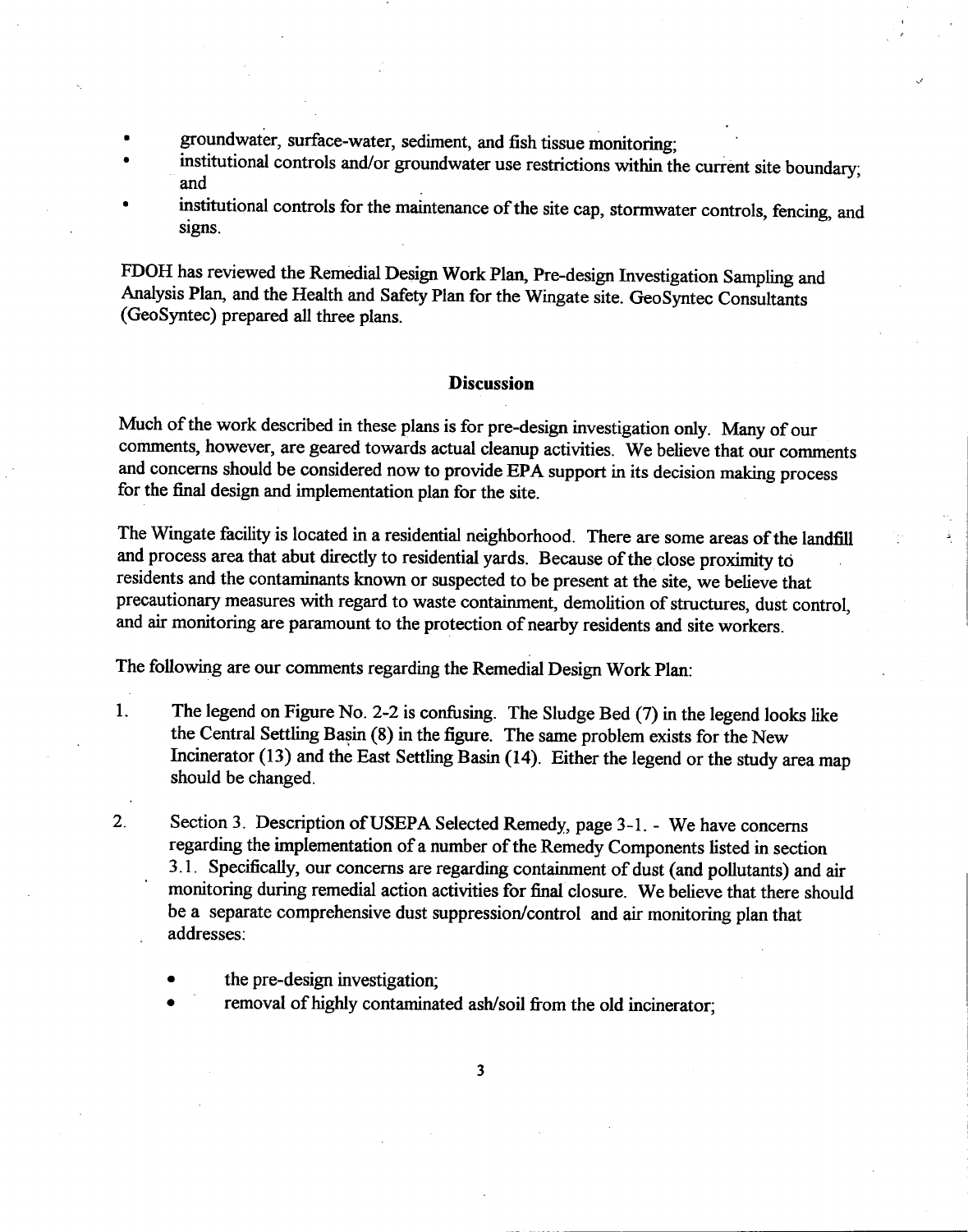- excavation of contaminated soil and incinerator ash and disposal in the on-site landfill;
- .construction of a barrier between the landfill and Rock Pit Lake;

.

- decontamination and/or demolition of the buildings and structures; and
- .if dry conditions prevail, the excavation of Lake Stupid sediments and on-site disposal.
- 3. Section 3.10, Building Demolition, page 3-5. -We have noted that the on-site structures may contain asbestos-containing material (ACMs), lead-based paints (LBPs), and poly chlorinated biphenyls (PCBs). We recommend that the levels of these contaminants be scrutinized to determine if they should also be included in an air monitoring plan during the demolition of the structures.
- 4. Section 4.3.3.2, Remedial Design Planning, page 4-6. We believe that a comprehensive dust control/air-monitoring plan should be developed for all site activities. This plan should be part of the Remedial Design Planning (see comment 2).
- 5. Section 4.4.4, Excavation of Ash, Soil, and Sediment, page 4-15. These activities have great potential to cause problems for the nearby residents. The proposed technical approach requires that 2 feet of ash, soil, and/or sediment be removed to the property boundary. This means that excavation of soils may occur right up to someone's backyard. More information regarding the type of mitigation measures that will be in place and prevent workers and residents from exposure to on-site contaminates and dust is needed (see comment 2).
- 6. Section 4.4.5, Construction of Barrier Adjacent to Rock Pit Lake, page 4-16, -See comment no. 2. '
- 7. We have a concern that contaminated soils might be transported off-site by vehicles exiting the site. As work progresses, there will be a greater number of vehicles entering and exiting the site on a daily basis. Although it would be difficult to quantify, it is possible that dust and contaminated soil could be transported into the community by vehicles via tires. Consider having a tire or vehicle wash station installed at the site.

The following are our comments regarding the Pre-Design Investigation and Sampling and Analysis Plan:

1. Section A.2.5.5 Investigation Derived Waste Management, page A-I8, -Portions of the vegetation that is removed for soil or ash sampling should be considered IDW. Uprooted vegetation may have large quantities of ash or contaminated soil adhering to the root system.

4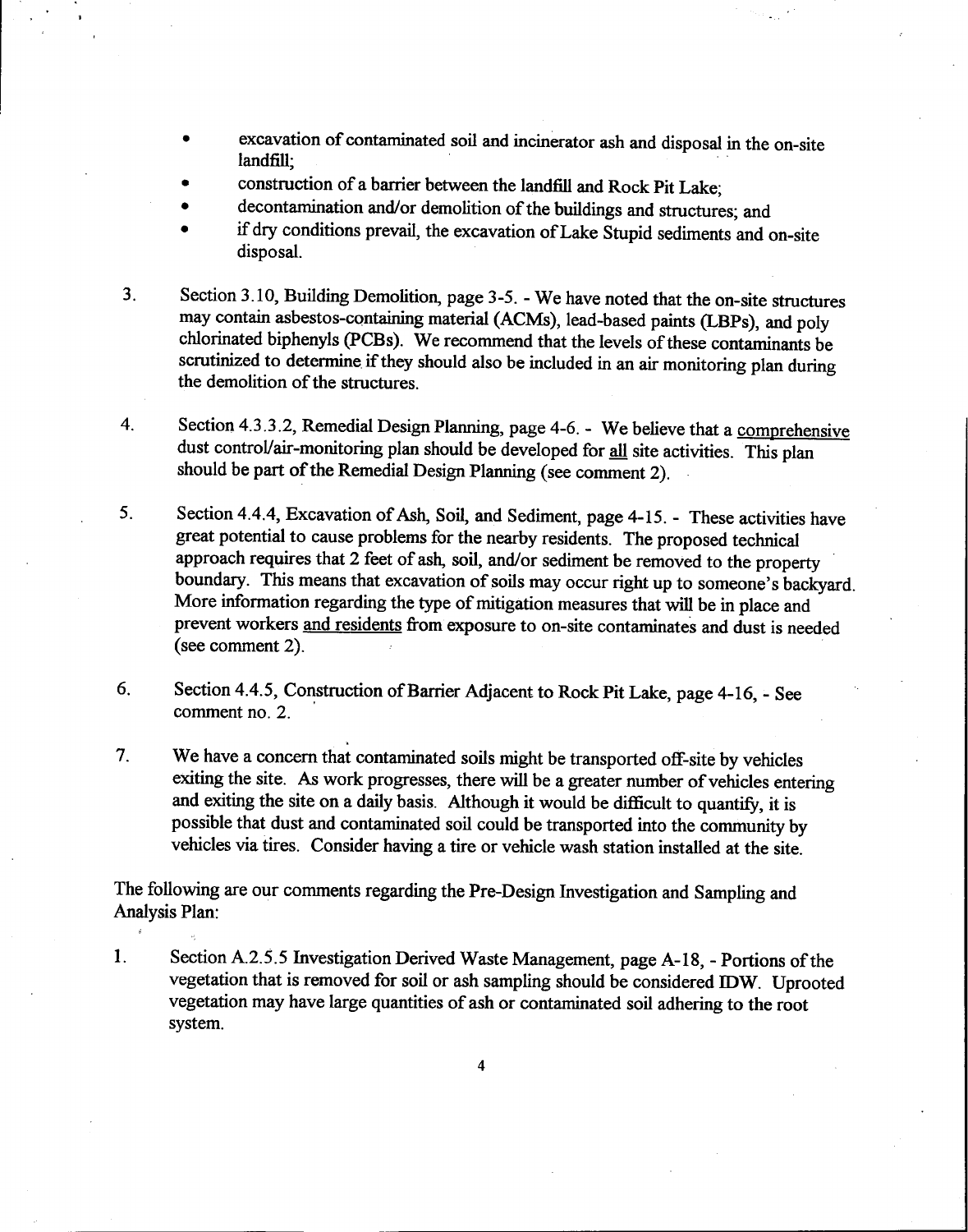We noted that Figure A-1 Proposed Sampling Locations, does not include the locations  $2.$ for ACMs, LBPs, or PCBs. Perhaps that should be noted on the figure.

The following are our comments regarding the Health and Safety Plan:

- $1<sub>1</sub>$ Section 2.5, Site Health and Safety Officer, page 5.  $-$  The plan makes reference to an imminent danger to the health and safety of site workers or the public. Examples of imminent dangers that could occur on this site should be listed for the readers of the safety plan.
- $2.$ Section 2.6, Subcontractors, - More information is needed on who reviews and approves the health and safety plans of subcontractors.
- $3<sub>1</sub>$ Sections 4.3.3, Subsurface Investigation, page 11. - The plan states that dusty conditions may be generated and that monitoring for the presence of airborne particles (dust) will be necessary, but there is no reference to any standard or action level concentration for dust in this section. We did note in section 7, page 16, that respirators are required if the PDM-3 Miniram reads above 0.5 mg/m3. At what levels will sampling stop because dust is blowing off-site to residences near by. Also, the 0.5 mg/m3 standard should be listed in Section 10 as well.

 $\ddot{\tilde{z}}$ 

- Section 12.5, Emergency Contact/Notification System, page 26. The Broward County  $\overline{4}$ . Health Department should also be a contact agency.
- $5<sub>1</sub>$ Sections 15, Visitors, page 30.  $-$  More information is needed about preventing the public from entering the site.
- 6. Table 1, Tables page 1. How were the Range of Detected Concentrations for Surface Soil/Ash Residue and Sediment determined? The units, mg/m<sup>3</sup>, indicate concentrations in air. Are these units correct? We question if it is appropriate to compare contaminate concentrations in soil, sediment, and water to PEL and TLV exposure limits.
- $7.$ Table 2, Tables page 2. A contact person and phone number from the Broward County Health Department should be included.

 $\overline{5}$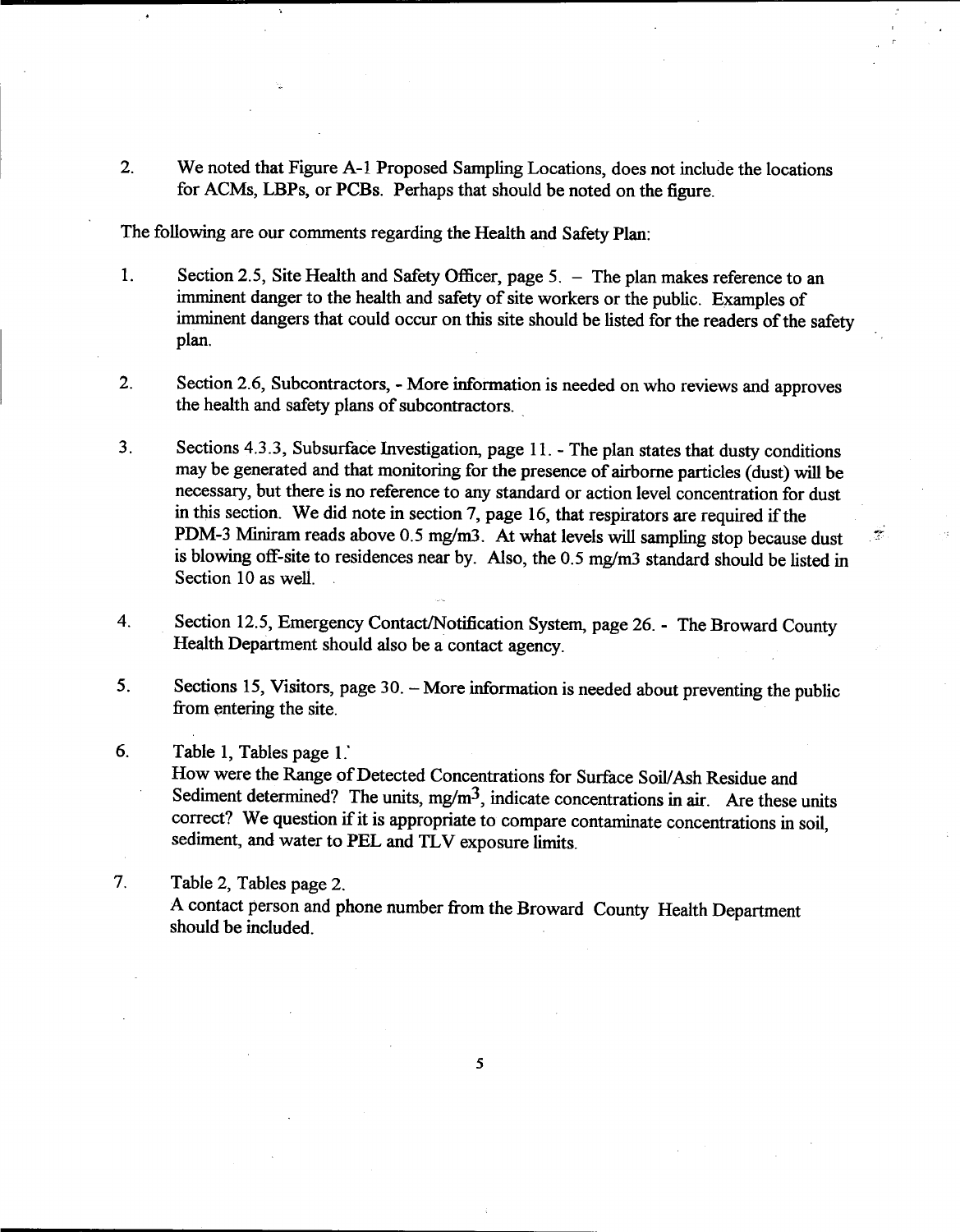#### Conclusion

.

.

and local emergency contacts. dangers, who approves subcontractors health and safety plans, the definition of dusty conditions, existing landfill cover soil. The Health and Safety Plan needs to address references to imminent Health and Safety Plan needs to consider the hazards of handling vegetation removed from the planning stage for a comprehensive dust control management and air-monitoring plan. The Though the RAWP is preliminary in nature, nonetheless, preparation should be beginning at this the documents do not adequately plan for or address dust and air-borne pollutant migration. borne contaminates. The exposures could result in potential adverse health effects. We find that generate large amounts of dust and could, potentially, expose workers and nearby residents to air-Many of the activities outlined in EPA's selected remedy for the Wingate site have the potential to

#### **Recommendations**

- suggest the air monitoring plan include, at a minimum, metals, dioxin, and insecticides. standards/action levels listed in Table 3-1 of the RDWP for soil, ash, and sediments. We facility boundaries and nearby residences for contaminates identified above performance 1. A comprehensive air monitoring plan should be developed that includes air monitoring at
- defined by residential exposure safety standards. 2. Performance standards/action levels for chemical concentrations in the air should be
- through an air monitoring program, that public health has been protected. 3. The plan should be designed to greatly reduce dust generation and exposure, and verify,
- The detailed comments and concerns raised in the discussion section of this document  $\overline{4}$ . should also be given due consideration.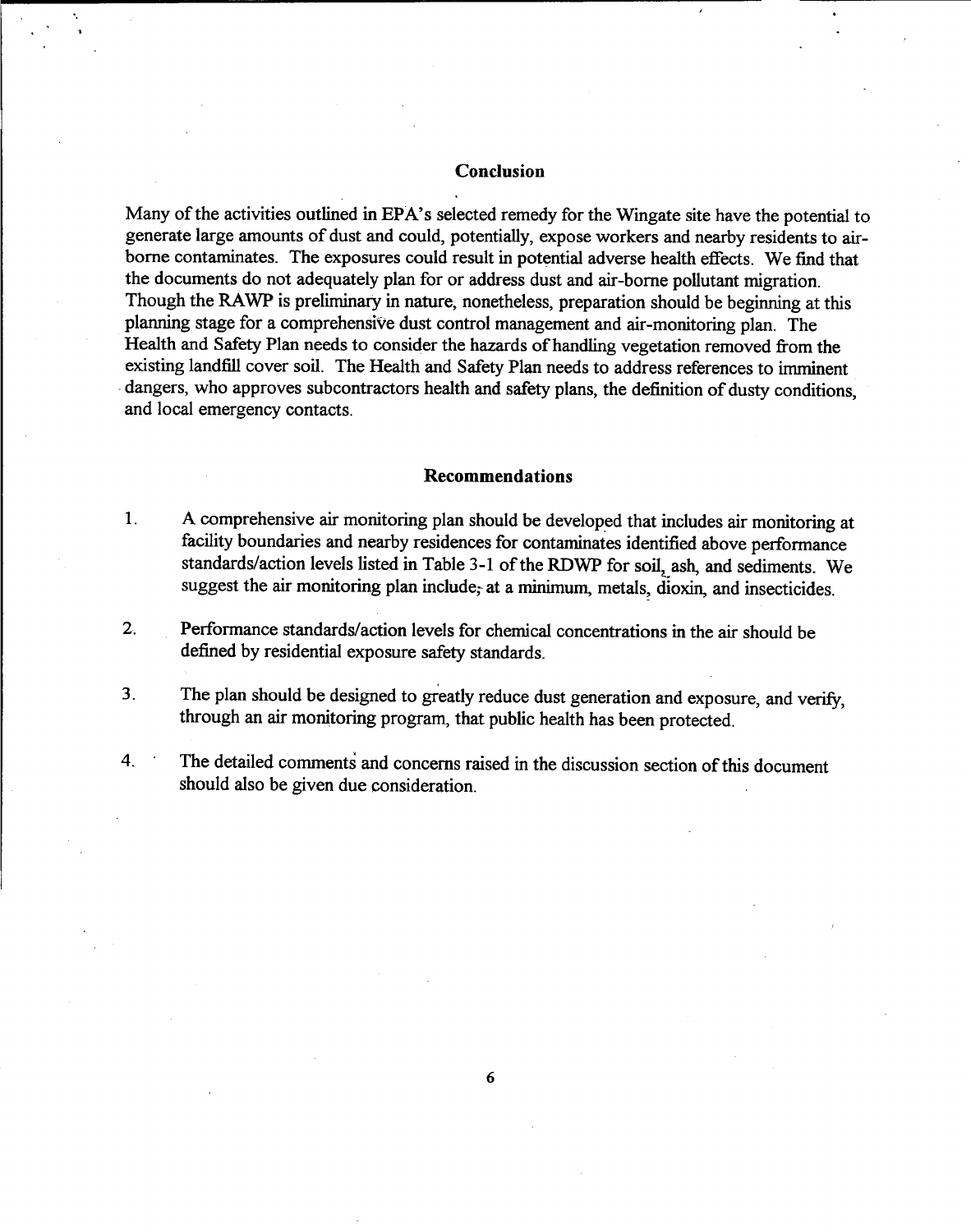#### **Documents Reviewed**

GeoSyntec Consultants. Remedial Design Work Plan, Wingate Road Municipal Incinerator and Landfill Site, Fort Lauderdale, Broward County Florida, Project Number FL0163, December 1998.

GeoSyntec Consultants. Appendix A Pre-design Investigation Sampling and Analysis Plan, Wingate Road Municipal Incinerator and Landfill Site, Fort Lauderdale, Broward County Florida, Project Number FL0163, December 1998.

GeoSyntec Consultants. Health and Safety Plan, Wingate Road Municipal Incinerator and Landfill Site, Fort Lauderdale, Broward County Florida, Project Number FL0163, December 1998.

#### **PREPARERS OF REPORT**

Andy Brastad, R.S. **Environmental Specialist Bureau of Environmental Toxicology** Florida Department of Health

**ATSDR Technical Project Officers:** 

**Bobbie Erlwein** Remedial Programs Branch Division of Health Assessment and Consultation

**Betty Phifer** Division of Health Studies

Teresa Nastoff Division of Health Education and Promotion

**ATSDR Regional Representative:** 

**Bob Safay Regional Services** Office of Regional Operations

 $\tau$